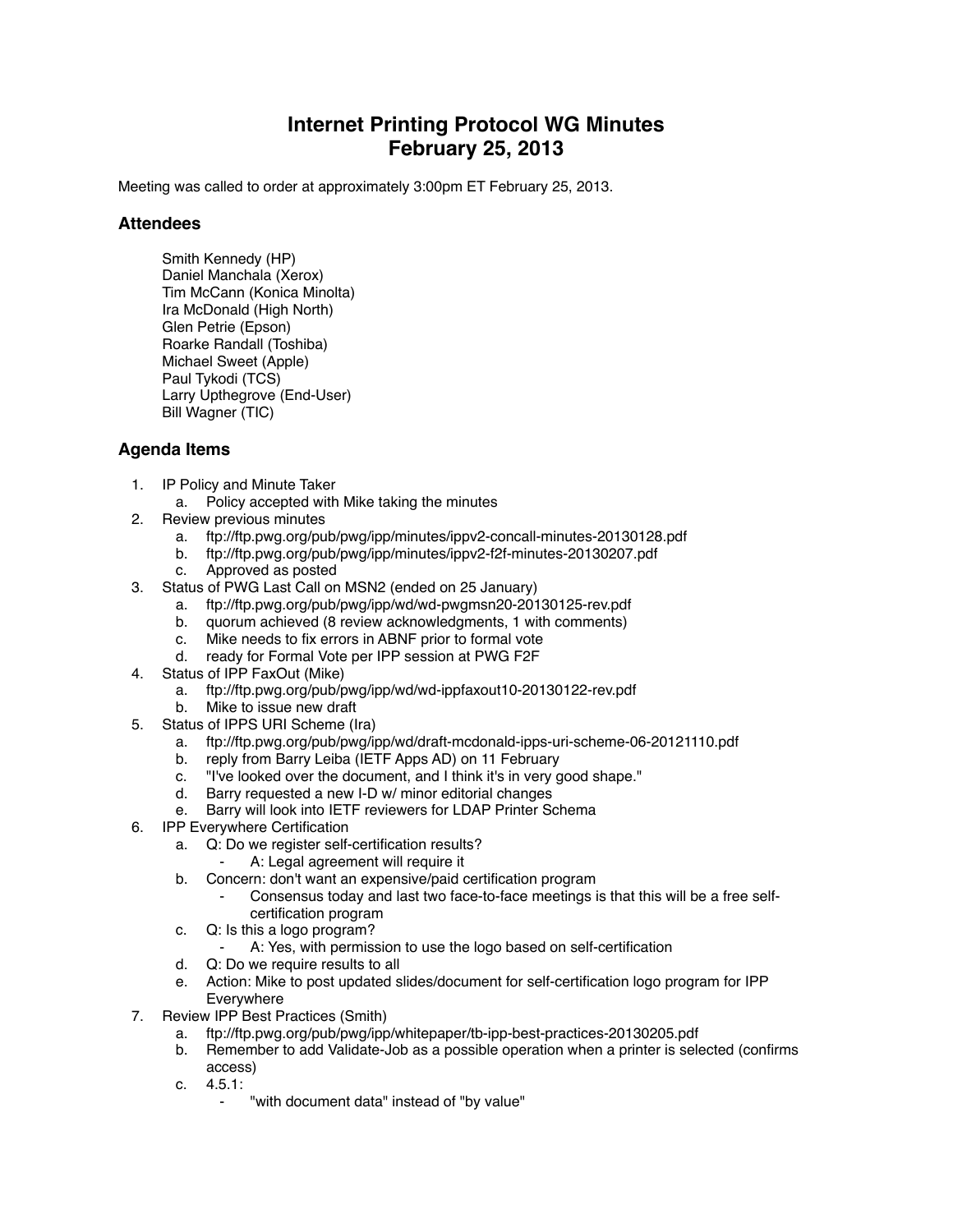- Drop "in whole or in part"
- Add authentication/encryption to validate-job advantages
- Add xxx-actual attributes to create-job discussion: you see any substitutions before job processing
- Add "allows cancel-job during document submission" to create-job discussion
- Drop "means that the client doesn't have to be prepared for an early HTTP response"
- Drop "allows the job URI to be learned before job payload is sent"
- d. 4.5.2:
	- ⁃ "with document references" instead of "by reference"
	- Drop "doesn't work well with flow-controlled (low-end) printers"
	- Other tweaks same as 4.5.1
	- Notes about accessibility/visibility of document references printer may respond with client-error-document-access-error status code, or might add document-access-error to job-state-reasons; also URI may not be accessible at time of processing
- e. Need to include HTTP Expect header on client side (to catch authentication/SSL upgrade issues before transmitting everything)
- f. Add best practice: Always provide the document-format when known since auto-sensing is not always perfect
- g. Maybe also add a section talking about job submission attributes and recommended attributes and values
	- document-format with specific format
	- media-col vs. media
	- pdl override
	- ⁃ etc.
- h. Q: Can Validate-Job or Validate-Document validate a document URI?
	- $A \cdot N$
	- Have talked about adding a "get URI" first class operation to validate access to a document URI
- i. 4.6:
	- Maybe add some discussion of polling intervals some reasonable interval and not continuously as fast as the printer/network can take it...
	- ⁃ Poor: Get-Jobs + Get-Printer-Attributes (polling without knowing job ID)
	- ⁃ Good: Get-Job-Attributes + Get-Printer-Attributes
	- Better: Create-Printer-Subscription + Get-Notifications + Get-Job-Attributes Client needs to check whether printer supports subscriptions
	- Line 438: Job object is always created as long as the IPP request message has been accepted; 0-length document data may or may not create a job object (implementationdefined) but a non-empty document MUST create a job object - see RFC 3196.
- j. 4.7:
	- Poor: Print-Job with truncated data followed by Cancel-Job
	- Good: Create-Job, Send-Document, Cancel-Job (potentially truncating Send-Document)
- k. 4.8:
	- Better: Create-Printer-Subscription + Get-Notifications + Get-Printer-Attributes
	- Also poll when you see certain printer-state-reasons (marker-low, etc.)
- l. Drop section 5
- m. 7:
	- Add boilerplate "same as 2911" text
	- Also maybe talk about document access/privacy, use of encryption, etc.
- n. Drop section 8
- o. 9.1:
	- Drop RFC 2119
	- ⁃ Add RFC 2911
	- ⁃ Add RFC 3196
	- Add PWG IPP specifications (IPP Everywhere, JPS3, IPP 2.0 SE)
		- Add Bonjour and WS-Discovery references (from IPP Everywhere)
			- updated to point to published RFCs

## **Next Steps / Open Actions**